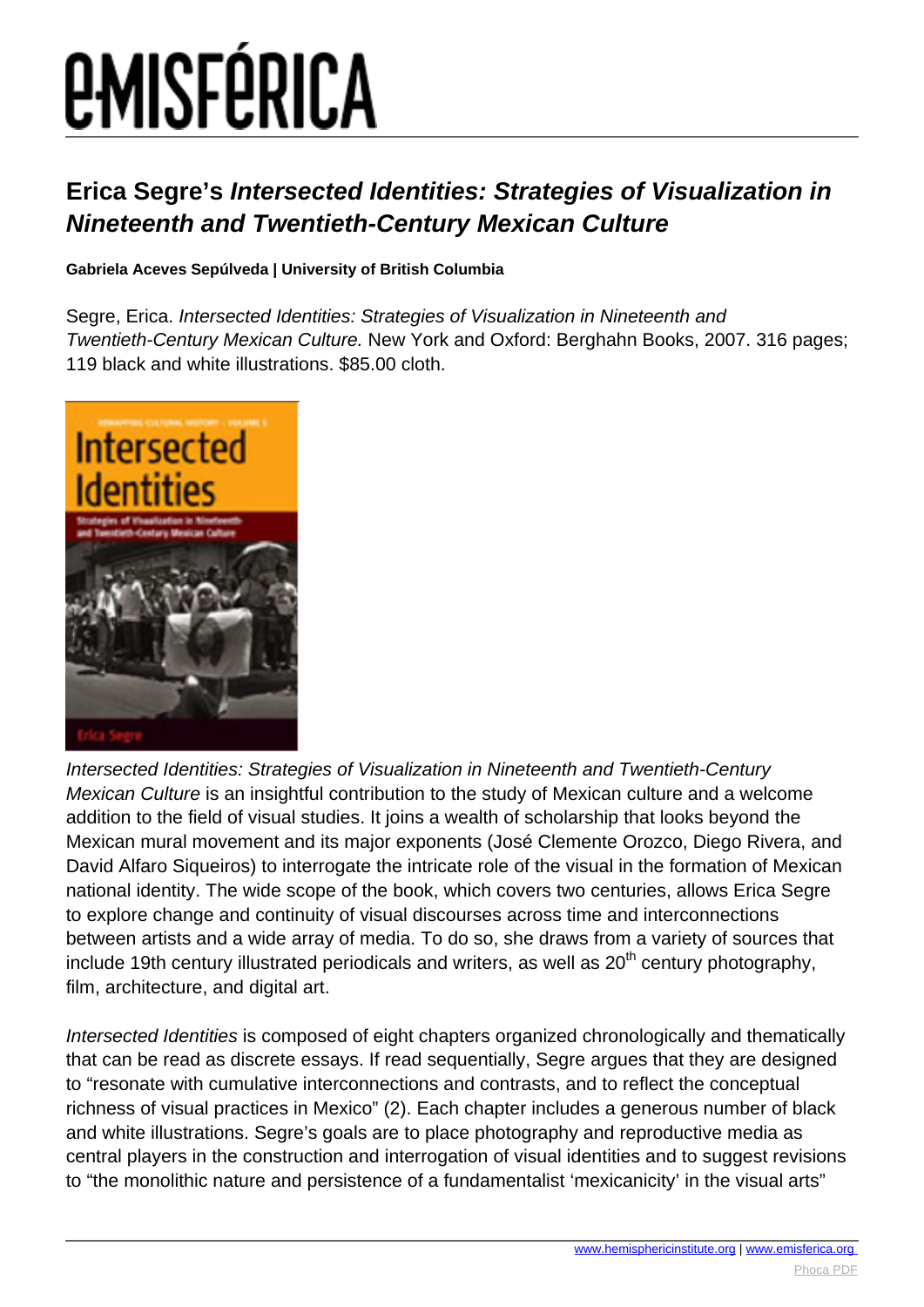## *EMISFÉRICA*

(2). The introduction establishes a thematic unity between otherwise disconnected chapters in which Segre presents the style and organization of the book as "heteroclite" and the product of "intellectual serendipity" and archival research (2). At times, Segre's heteroclite style delivers a creative and insightful interconnection between themes across time, only noticeable when the book is read as a whole. Worth commenting on are the interconnections between Mexican and European intellectual trends and artistic movements that Segre discusses throughout the book.

The first two chapters look at how advances within regimes of vision influenced literary genres of the 19th century and how these preoccupations bled into the  $20<sup>th</sup>$ century. Segre locates in costumbrismo iconography and in the work of Ignacio Manuel Altamirano two currents that underpinned Mexican visual culture for the next century: the tradition of the figurative and the picturesque and an awareness of the problematic uses of visual technologies, both as anthropological tools and as instruments of popular empowerment.

The last six chapters discuss  $20<sup>th</sup>$  century film, architecture, and graphic arts, focusing on photography. Segre argues that photography is a medium in which the invisible—either as what is left out from the frame or the eye that looks through the viewfinder—is precisely what calls into question the stability of identities and the power relations that constitute them. The interaction between medium and content as well as the cross-fertilization between media becomes prominent in these chapters. For instance, in chapter three Segre compares the monumentality of a sequence of graphics by Leopoldo Méndez as they are being projected on the cinema screen to 1920s murals.

Chapter four looks at the urbanization of Mexico City beginning in the 1940s, as photographed by Nacho López and showcased in films by Luis Buñuel and Ismael Rodríguez. For Segre, these works seek to configure a legible identity, often ironically, of the transformations of the urban environment and a "dislocated modernity" (132). The question of Indian ethnicity, discussed in the first two chapters, is revisited in chapter five through the photographs of Mariana Yampolsky, Graciela Iturbide, and Flor Garduño. In this chapter, Segre defines photography as "an instrument of surface definition and critical unmasking" (158). The formal and conceptual underpinnings of photography as surface are taken up in chapter six through the metaphor of skin, along with a discussion of photographers working in the 1990s. In chapter seven, the veil becomes an allegory to explore the portrayal of different types of cloths, huipiles, rebozos, sábanas and lienzos, which constitute one of the most recurrent motifs of black and white photography throughout the  $20<sup>th</sup>$  century. Particularly interesting are the connections that Segre draws between the medium of photography itself and the aforementioned cloths. In chapter eight, Segre discusses the use of archaeological fragments in the work of national and post-nationalist artists including Manuel and Lola Álvarez Bravo, Silvia Gruner, and Gerardo Suter. For Segre, the archaeological fragment and photography share a natural affinity as both make virtue of the incomplete (249). Moreover, Segre argues that the archeological fragment is the legacy that the Mexican Revolution bestowed on the project of modernity and a recurrent